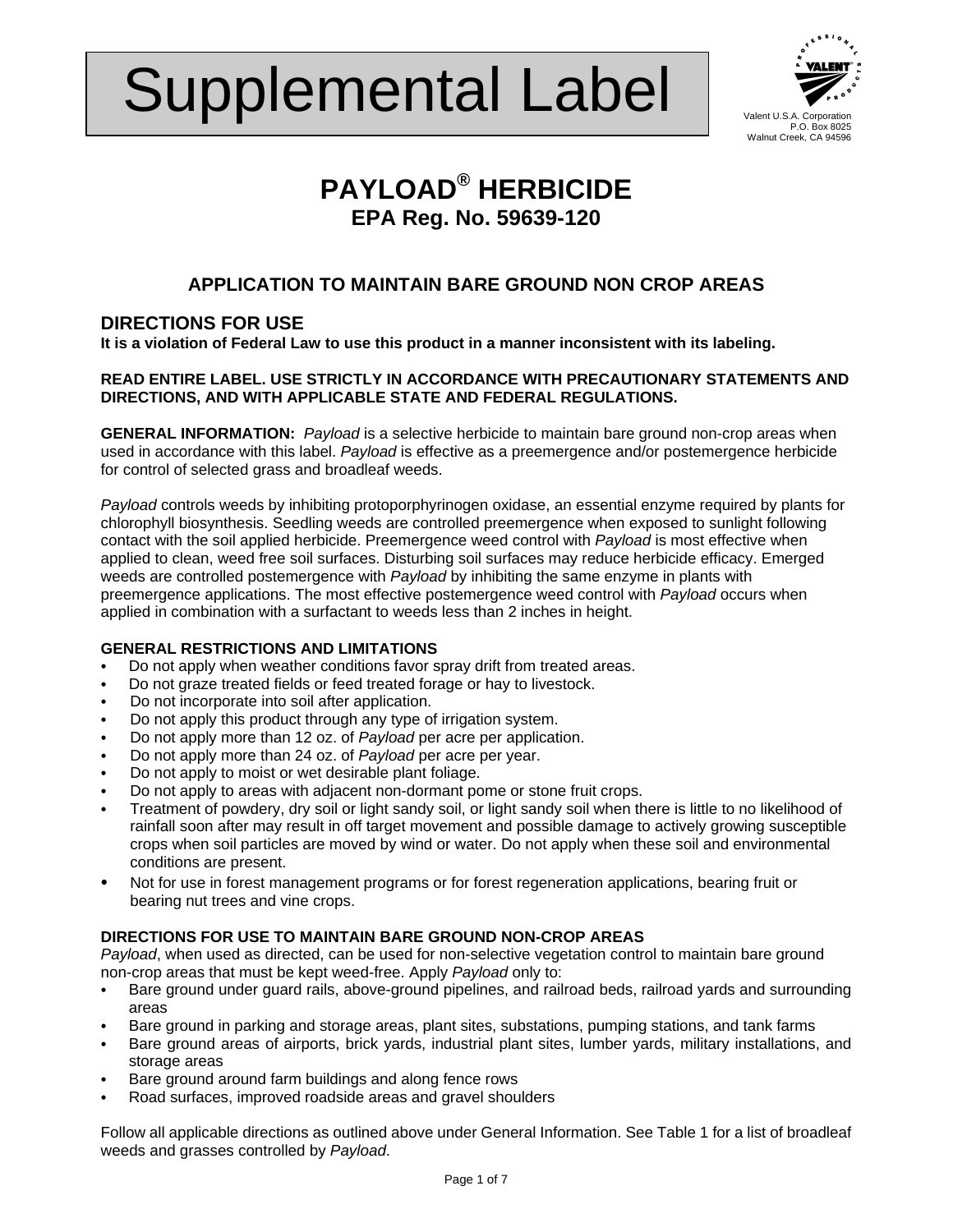*Payload* offers residual and postemergence control of susceptible broadleaf and grass weeds as well as additional mode of action to assist in the control of ALS (acetolactate synthase) resistant weeds. The length of residual control is dependent on the rate applied as well as on rainfall and temperature conditions. Length of residual control will decrease as temperature and precipitation increase.

**WEEDS CONTROLLED:** When *Payload* is applied preemergence or postemergence at recommended rates and weed stages, the following grasses and broadleaf weeds are controlled.

| <b>TABLE 1. WEEDS CONTROLLED BY PAYLOAD</b> |                                         |  |  |
|---------------------------------------------|-----------------------------------------|--|--|
| <b>COMMON NAME</b>                          | <b>SCIENTIFIC NAME</b>                  |  |  |
| Alyssum, Hoary                              | Berteroa incana                         |  |  |
| Amaranth                                    |                                         |  |  |
| Palmer                                      | Amaranthus palmeri                      |  |  |
| Spiny                                       | Amaranthus spinosus                     |  |  |
| Barnyardgrass*                              | Echinochloa crus-galli                  |  |  |
| Beggarweed, Florida                         | Desmodium tortuosum                     |  |  |
| <b>Bittercress, Hairy</b>                   | Cardamine hirsuta                       |  |  |
| Bluegrass, Annual*                          | Poa annua                               |  |  |
| Burclover, California                       | Medicago polymorpha                     |  |  |
| Carpetweed                                  | Mollugo verticillata                    |  |  |
| Chickweed                                   |                                         |  |  |
| Common                                      | Stellaria media                         |  |  |
| Mouseear                                    | Cerastium vulgatum                      |  |  |
| Crabgrass                                   |                                         |  |  |
| Large*                                      | Digitaria sanguinalis                   |  |  |
| Smooth*                                     | Digitaria ischaemum                     |  |  |
| Southern*                                   | Digitaria ciliaris                      |  |  |
| Croton, Tropic                              | Croton glandulosus var. septentrionalis |  |  |
| Dandelion*                                  | Taraxacum officinale                    |  |  |
| Dogfennel                                   | Eupatorium capillifolium                |  |  |
| Doveweed                                    | Murdannia nudiflora                     |  |  |
| Eclipta                                     | Eclipta prostrata                       |  |  |
| Filaree, Redstem*                           | Erodium cicutarium                      |  |  |
| Foxtail                                     |                                         |  |  |
| Bristly*                                    | Setaria verticillata                    |  |  |
| Giant*                                      | Setaria faberi                          |  |  |
| Green*                                      | Setaria viridis                         |  |  |
| Yellow*                                     | Setaria glauca                          |  |  |
| Galinsoga, Hairy                            | Galinsoga ciliata                       |  |  |
| Geranium, Carolina                          | Geranium carolinianum                   |  |  |
| Goosegrass*                                 | Eleusine indica                         |  |  |
| Groundsel, Common                           | Senecio vulgaris                        |  |  |
| Henbit                                      | Lamium amplexicaule                     |  |  |
| Indigo, Hairy                               | Indigofera hirsuta                      |  |  |
| lvy, Ground*                                | Glechoma hederacea                      |  |  |
| Jimsonweed                                  | Datura stramonium                       |  |  |
| Kochia                                      | Kochia scoparia                         |  |  |
| Kyllinga, Green*                            | Kyllinga brevifolia                     |  |  |
| Ladysthumb                                  | Polygonum persicaria                    |  |  |
| Lambsquarters, Common                       | Chenopodium album                       |  |  |
| Liverwort                                   | Marchantia polymorpha                   |  |  |
| Lovegrass, California *                     | Eragrostis diffusa                      |  |  |
| Mallow                                      |                                         |  |  |
| Common                                      | Malva neglecta                          |  |  |
| Little                                      | Malva parviflora                        |  |  |
| Venice                                      | Hibiscus trionum                        |  |  |
| Mayweed*                                    | Anthemis cotula                         |  |  |

\*Preemergence control only. continued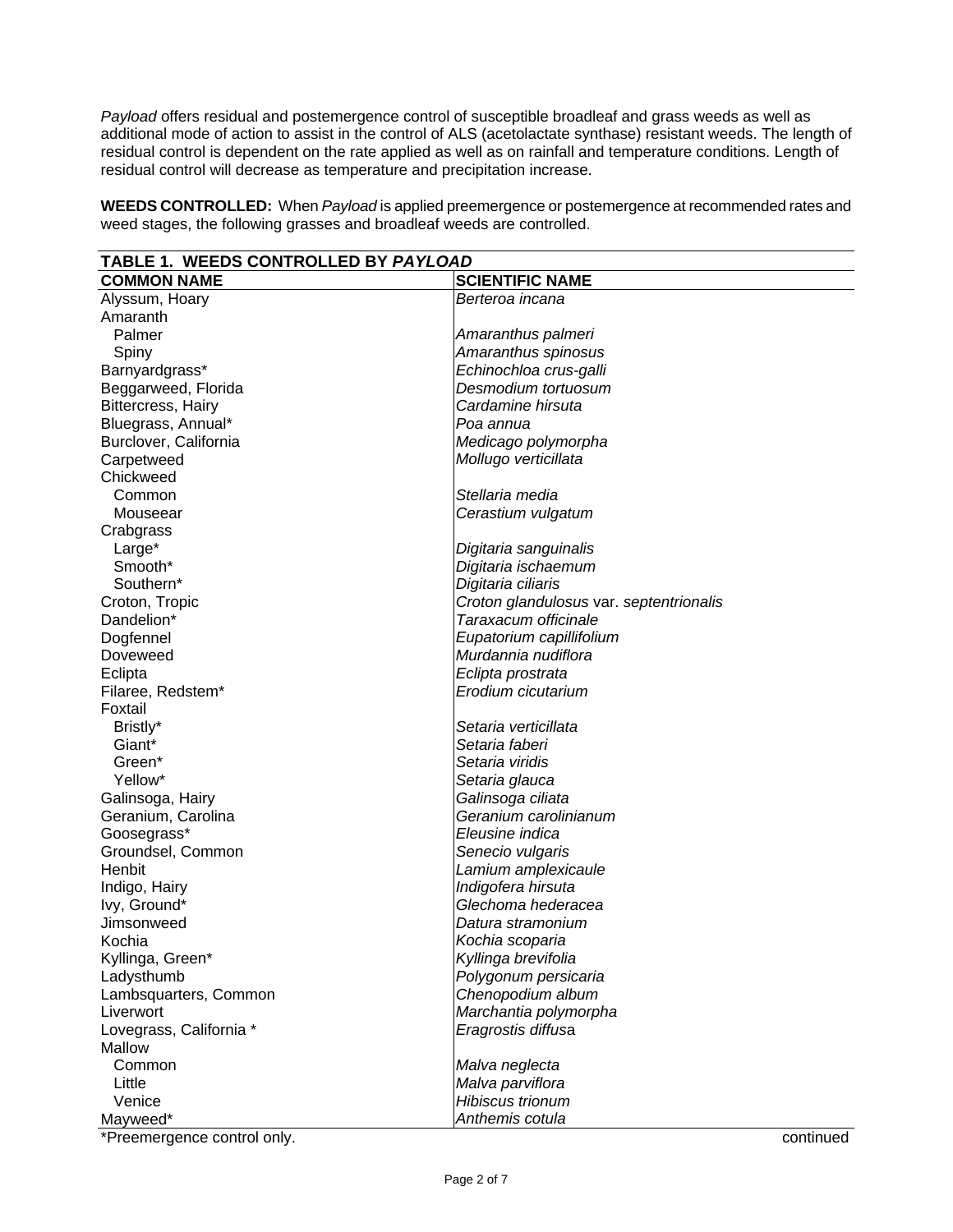#### **TABLE 1. WEEDS CONTROLLED BY** *PAYLOAD* **COMMON NAME** SCIENTIFIC NAME Morningglory<br>Entireleaf Ipomoea hederacea var. integriuscula Ivyleaf *Ipomoea hederacea* Red/Scarlet *Ipomoea coccinea*  Smallflower *Jacquemontia tamnifolia* Tall *Ipomoea purpurea*  Moss *Bryum* spp*.* Mustard Tumble *Sisymbrium altissimum*  Wild *Brassica kaber*  **Nightshade**  Black *Solanum nigrum* Solanum ptycanthum Hairy *Solanum sarrachoides*  Panicum<br>Fall\* **Panicum dichotomiflorum**  Texas\* *Panicum texanum* Parsley-Piert *Alchemilla arvensis* Pearlwort, Birdseye\* *Sagina procumbens* Pennycress, Field *Thlaspi arvense* Phyllanthus, Longstalked *Phyllanthus tenellus* Pigweed<br>Prostrate Prostrate *Amaranthus blitoides* Redroot *Amaranthus retroflexus* Smooth *Amaranthus hybridus* Tumble *Amaranthus albus* Pineapple-weed\* *Matricaria matricarioides* **Plantain**  Broadleaf\* *Plantago major* Buckhorn\* *Plantago lanceolata* Poinsettia, Wild *Euphorbia heterophylla*  Puncturevine *Tribulus terrestris* Purslane, Common *Portulaca oleracea* Pusley, Florida *Richardia scabra* Ragweed<br>Common Common *Ambrosia artemisiifolia* Giant *Ambrosia trifida* Redmaids *Calandrinia ciliata* Redweed *Melochia corchorifolia*  Rocket, Yellow *Barbarea vulgaris* Senna, Coffee *Cassia occidentalis* Sesbania, Hemp *Sesbania exaltata* Shepherd's-Purse *Capsella bursa-pastoris* Sida, Prickly (Teaweed) *Sida spinosa* Signalgrass\* *Brachiaria platyphylla* Smartweed, Pennsylvania *Polygonum pensylvanicum* Sowthistle, Annual *Sonchus oleraceus* Spurge Prostrate *Euphorbia humistrata engelm* Spotted **Euphorbia maculata**<br>Starbur. Bristly\* **Acanthospermum** his Acanthospermum hispidum **Thistle**  Canada\* *Cirsium arvense* Russian *Salsola iberica*

\*Preemergence control only. continued

Velvetleaf *Abutilon theophrasti*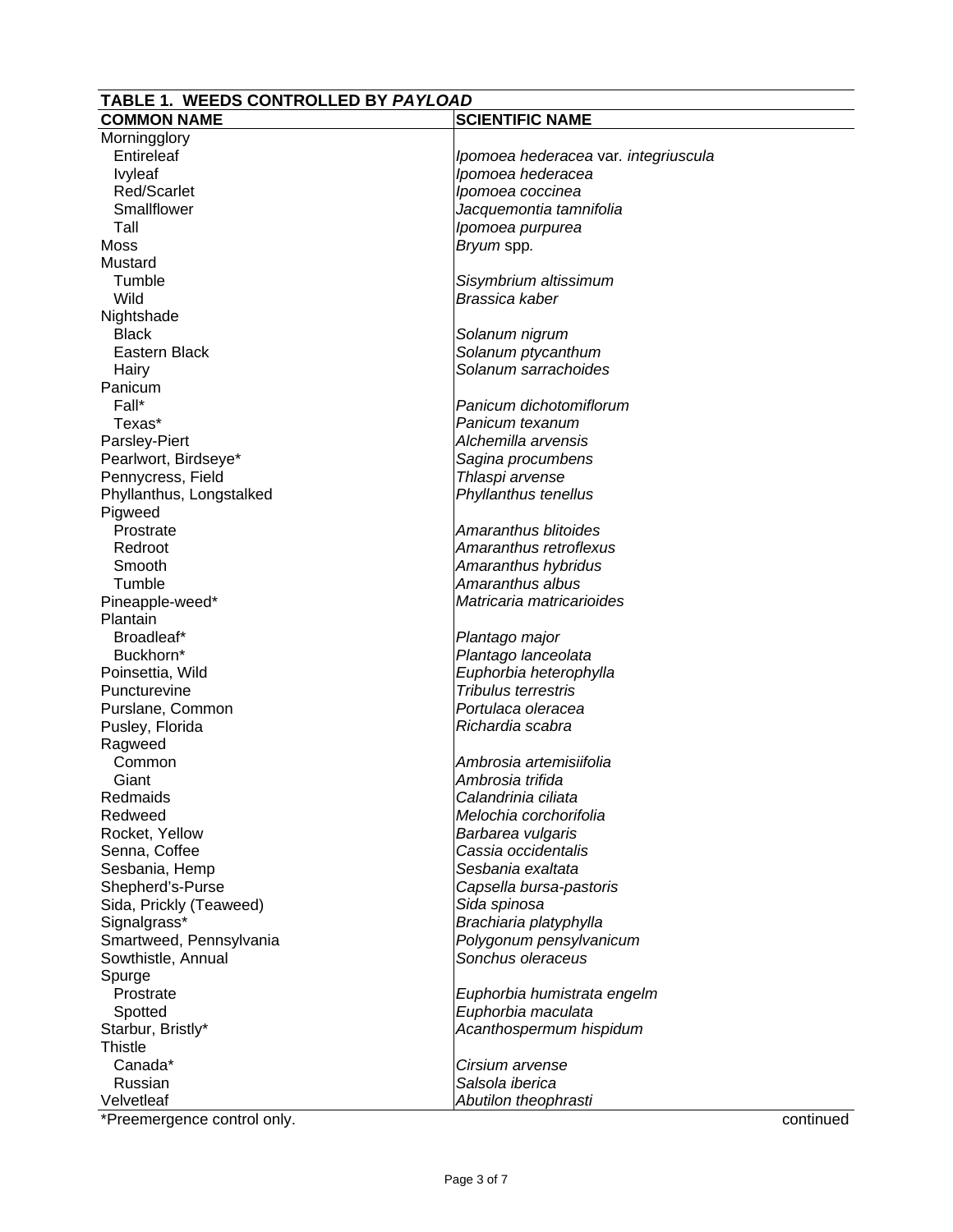| TABLE 1. WEEDS CONTROLLED BY PAYLOAD |                         |  |
|--------------------------------------|-------------------------|--|
| <b>COMMON NAME</b>                   | <b>SCIENTIFIC NAME</b>  |  |
| Waterhemp                            |                         |  |
| Common                               | Amaranthus rudis        |  |
| Tall                                 | Amaranthus tuberculatus |  |
| Woodsorrel, Yellow*                  | Oxalis stricta          |  |
| $*Dusanaanaanaanaa aautiala b.$      |                         |  |

\*Preemergence control only.

**PREEMERGENCE APPLICATION:** Preemergence application of *Payload* should be made prior to weed emergence. Moisture is necessary to activate *Payload* on soil for residual weed control. Moisture is needed to move *Payload* into the soil for preemergent weed control. Dry weather following application of *Payload* may reduce effectiveness.

Apply 8 to 12 oz. (0.25 to 0.38 lb. ai/A) of *Payload* per broadcast acre as a preemergence application. Preemergence (to weed emergence) applications of *Payload* should be made to a weed free soil surface. Preemergence applications of *Payload* must be completed prior to weed emergence. Moisture is necessary to activate *Payload* on soil for residual weed control. Dry weather following application of *Payload* may reduce effectiveness. However, when adequate moisture is received after dry conditions, *Payload* will control susceptible germinating weeds.

**POSTEMERGENCE APPLICATION:** For best results, *Payload* should be applied to actively growing weeds. Applying *Payload* under conditions that do not promote active weed growth will reduce herbicide effectiveness. Do not apply *Payload* when the crop or weeds are under stress due to drought, excessive water and extremes in temperatures or disease. Weeds under stress tend to become less susceptible to herbicidal action. *Payload* is most effective when applied under sunny conditions at temperatures above 65°F.

*Payload* is rainfast one hour after application. Applications should not be made if rain is expected within one hour of application or efficacy may be reduced.

Apply 8 to 12 oz. (0.25 to 0.38 lb. ai/A) of *Payload* per broadcast acre plus an adjuvant (0.25% v/v non-ionic surfactant or 1 qt./A crop oil concentrate). The addition of an adjuvant enhances *Payload* activity on emerged weeds. Thorough spray coverage is necessary to maximize the postemergence activity of *Payload*. Emerged weeds are controlled postemergence with *Payload*, however, translocation of *Payload* within a weed is limited, and control is affected by spray coverage and by the addition of an adjuvant. The most effective postemergence weed control with *Payload* occurs when applied in combination with a surfactant to weeds less than 2 inches in height.

**APPLICATION EQUIPMENT: Important:** Spray equipment, including all tanks, hoses, booms, screens and nozzles, should be thoroughly cleaned. **Spray equipment used to apply** *Payload* **should not be used to apply other materials to any desirable plant foliage.** Equipment with *Payload* residue remaining in the system may result in crop injury to subsequently treated crops.

**SPRAYER PREPARATION:** Before applying *Payload*, start with clean, well maintained application equipment. The spray tank, as well as all hoses and booms should be cleaned to ensure no residue from the previous spraying operation remains in the sprayer. Some pesticides, including but not limited to the sulfonylurea and phenoxy herbicides, are active at very small amounts and can cause crop injury when applied to susceptible crops. The spray equipment should be cleaned according to the manufacturer's directions for the last product used before the equipment is used to apply *Payload*. If two or more products were tank mixed prior to *Payload* application, the most restrictive cleanup procedure should be followed.

#### **MIXING INSTRUCTIONS**

- 1. Fill clean spray tank 1/2 to 2/3 of desired level with clean water.
- 2. To ensure a uniform spray mixture, pre-slurry the required amount of *Payload* with water prior to addition to the spray tank. Use a minimum of 1 gal. of water per 10 oz. of *Payload*.
- 3. While agitating, slowly add the pre-slurried *Payload* to the spray tank. Agitation should create a rippling or rolling action on the water surface.
- 4. If tank mixing *Payload* with other labeled herbicides, add water soluble bags first, followed by dry formulations, flowables, emulsifiable concentrates and then solutions. Prepare no more spray mixture than is required for the immediate spray operation.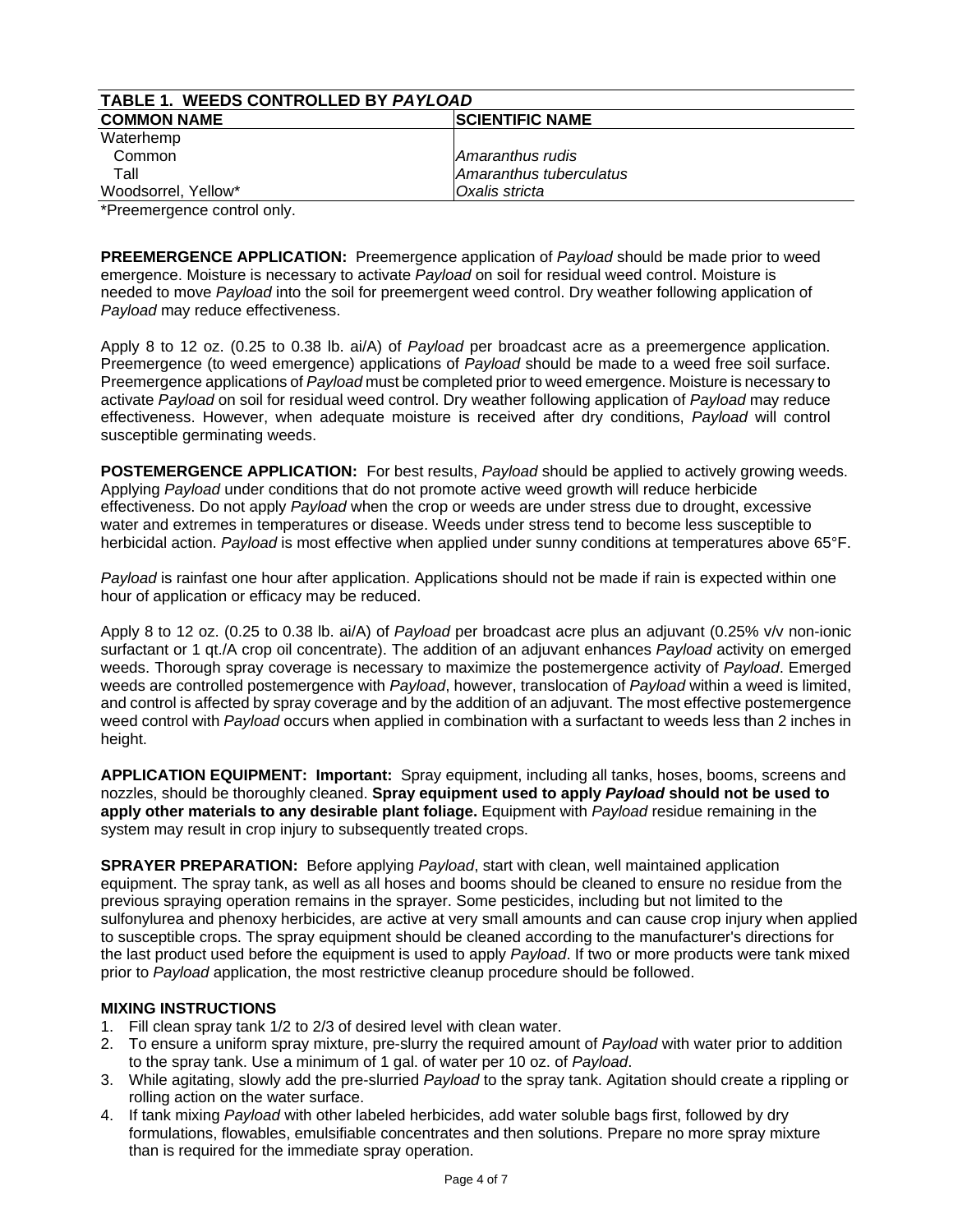- 5. Add any required adjuvants.
- 6. Fill spray tank to desired level with water. **Agitation should continue until spray solution has been applied.**
- 7. Mix only the amount of spray solution that can be applied the day of mixing. *Payload* should be applied within 24 hours of mixing.

**SPRAYER CLEANUP:** Except for dedicated bare ground herbicide application equipment, spray equipment should be cleaned each day following *Payload* application. The following steps should be used to clean the spray equipment:

- 1. Completely drain the spray tank, rinse the sprayer thoroughly, including the inside and outside of the tank and all in-line screens.
- 2. Fill the spray tank with clean water and flush all hoses, booms, screens and nozzles.
- 3. Top off tank, add suitable commercial spray tank cleaning material, following label directions, or add 1 gal. of 3% household ammonia for every 100 gals. of water, circulate through sprayer for 5 minutes, and then flush all hoses, booms, screens and nozzles for a minimum of 15 minutes.
- 4. Drain tank completely.
- 5. Add enough clean water to the spray tank to allow all hoses, booms, screens and nozzles to be flushed for 2 minutes.
- 6. Remove all nozzles and screens and rinse them with clean water.

**Spray Drift Reduction:** Do not apply under circumstances where possible drift to unprotected persons or to food, forage or other plantings that might be damaged or crops thereof rendered unfit for sale, use or consumption can occur.

- Use the largest droplet size consistent with acceptable efficacy. Formation of very small droplets may be minimized by appropriate nozzle selection, by orienting nozzles away from the air stream as much as possible and by avoiding excessive spray boom pressure. For ground boom and aerial applications, use medium or coarser spray nozzles according to ASAE 572 definition for standard nozzles or a volume mean diameter (VMD) of 300 microns or greater for spinning atomizer nozzles.
- Make aerial or ground applications when the wind velocity favors on-target product deposition. Apply only when the wind speed is less than or equal to 10 mph. For all non-aerial applications, wind speed must be measured adjacent to the application site on the upwind side, immediately prior to application.
- C Do not make aerial or ground applications into areas of temperature inversions. Inversions are characterized by stable air and increasing temperatures with increasing distance above the ground. Mist or fog may indicate the presence of an inversion in humid areas. Where permissible by local regulations, the applicator may detect the presence of an inversion by producing smoke and observing a smoke layer near the ground surface.
- Low humidity and high temperatures increase the evaporation rate of spray droplets and therefore the likelihood of increased spray drift. Avoid spraying during conditions of low humidity and/or high temperatures.
- All aerial and ground application equipment must be properly maintained and calibrated using appropriate carriers.
- For ground boom applications, apply with nozzle height at the lowest boom height which provides uniform coverage and reduces exposure to evaporation and wind.

**SOIL CHARACTERISTICS:** Application of *Payload* to soils with high organic matter and/or high clay content may require higher dosages than with soils with low organic matter and/or low clay content. Application to cloddy seedbeds can result in reduced weed control.

#### **CARRIER VOLUME AND SPRAY PRESSURE**

**PREEMERGENCE APPLICATION:** To ensure uniform coverage, use 10 to 30 gals. of spray solution per acre. Nozzle selection should meet manufacturer's gallonage and pressure recommendation for preemergence herbicide application.

**POSTEMERGENCE APPLICATION:** To ensure thorough coverage, use 15 to 30 gals. of spray solution per acre. Use 20 to 30 gals. per acre if dense vegetation or heavy residue is present on the soil surface. Nozzle selection should meet manufacturer's gallonage and pressure recommendations for postemergence herbicide application.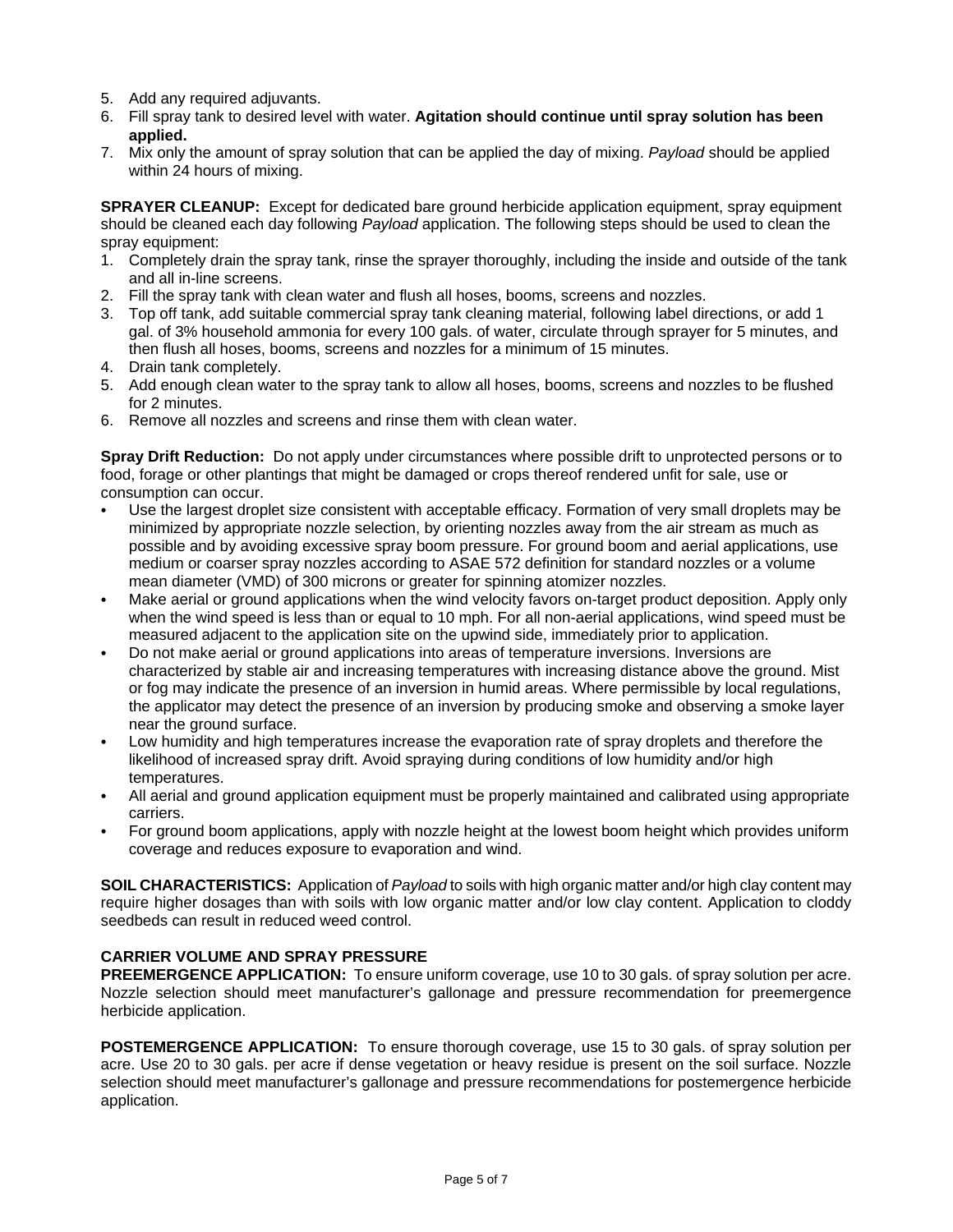## **ADDITIVES**

**POSTEMERGENCE APPLICATION:** Using PAYLOAD to control weeds after they emerge requires the addition of an agronomically approved adjuvant to the spray mixture. A crop oil concentrate which contains at least 15% emulsifiers and 80% oil or a non-ionic surfactant containing at least 80% active ingredient should be used when applying *Payload* as part of a postemergence weed control program. Mixing compatibility should be verified by a jar test before using.

A spray grade nitrogen source (either ammonium sulfate at 2.0 to 2.5 lb./A or a 28 to 32% nitrogen solution at 1 to 2 qt./A) may be added to the spray mixture along with a crop oil concentrate or non-ionic surfactant to enhance weed control. The addition of a nitrogen source does not replace the need for crop oil concentrate or non-ionic surfactant.

#### **JAR TEST TO DETERMINE COMPATIBILITY OF ADJUVANTS AND** *PAYLOAD***:** A jar test should be

performed before mixing commercial quantities of *Payload*, when using *Payload* for the first time, when using new adjuvants or when a new water source is being used.

- 1. Add 1 pt. of water to a quart jar. The water should be from the same source and have the same temperature as the water used in the spray tank mixing operation.
- 2. Add 3 grams (approximately 1 level tsp.) of *Payload* for the 8 oz./A rate or 4 grams (approximately 1-1/2 tsp.) for 12 oz./A rate to the jar. Gently mix until product disperses.
- 3. Add 60 ml (4 Tbsp. or 2 fl. oz.) of additive to the quart jar and gently mix.
- 4. If nitrogen is being used, add 16 ml (1 Tbsp.) of the 28 to 32% nitrogen source to the quart jar. If ammonium sulfate is being used, add 19 grams of AMS to the quart jar in place of the 28 to 32% nitrogen.
- 5. Place cap on jar, invert 10 times, let stand for 15 minutes, evaluate.
- 6. An ideal tank mix combination will be uniform and free of suspended particles. If any of the following conditions are observed the choice of adjuvant should be questioned:
	- a) Layer of oil or globules on the solution surface.
	- b) Flocculation: Fine particles in suspension or as a layer on the bottom of the jar.
	- c) Clabbering: Thickening texture (coagulated) like gelatin.

**APPLICATION EQUIPMENT:** Application equipment should be clean and in good repair. Nozzles should be uniformly spaced on boom and frequently checked for accuracy.

**BROADCAST APPLICATION:** Apply *Payload*, and *Payload* tank mixes, with ground equipment using standard commercial sprayers equipped with nozzles designed to deliver the desired spray pressure and spray volume.

**BAND APPLICATION:** When banding, use proportionately less water and *Payload* per acre.

**HANDGUN APPLICATION:** Applications may also be made using a handgun sprayer. Use a spray volume of at least 40 gals. per acre to insure uniform coverage.

#### **AERIAL APPLICATION**

C **Aerial applications are limited to maintaining weed free railroad beds, railroad yards and surrounding areas.** 

To obtain satisfactory weed control with aerial applications of *Payload*, uniform coverage must be obtained. Do not spray when drift is possible or when wind velocity is more than 10 mph. Avoid spraying *Payload* within 200 feet of dwellings, adjacent sensitive crops or environmentally sensitive areas. To obtain satisfactory application and drift, the following directions must be observed:

**Volume Pressure:** Use *Payload* in 5 to 10 gals. of water per acre with a maximum spray pressure of 40 PSI. Application at less than 5 gals. per acre will provide inadequate weed control. Higher gallonage applications provide more consistent weed control.

**Nozzle and Nozzle Operation:** Use nozzles that produce flat or hollow cone spray patterns. Use non-drip type nozzles, such as diaphragm type nozzles to avoid unwanted discharge of spray solution. The nozzle must be directed toward the rear of the aircraft, at an angle between 0 and 15° downward. Do not place nozzles on the outer 25% of the wings or rotors.